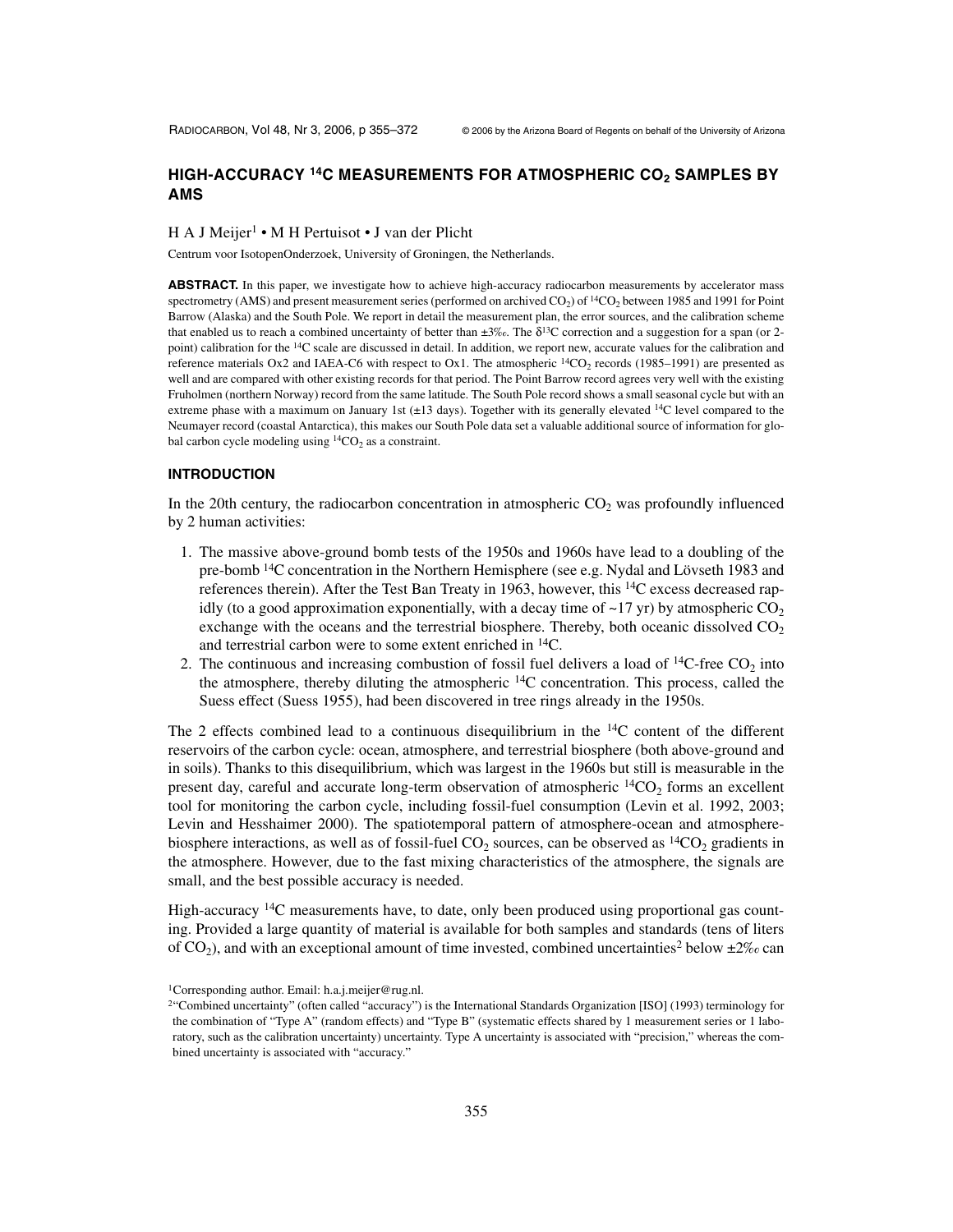be achieved for samples <1 half-life old (Tans et al. 1979; de Jong 1981). However, this high accuracy can only be achieved on very special occasions for which the huge effort can be justified, such as dendrochronological absolute age calibration material (see Reimer et al. 2004 and references therein). Routine results for a proportional counter 14C measurement of contemporary samples are typically ±5‰. This accuracy can be improved on relatively easily by extending the counting time, but for normal procedures and sample amounts, a combined uncertainty of  $\pm 2-3\%$  seems to be the practical limit (van der Plicht and Bruins 2005).

For global studies of <sup>14</sup>C in atmospheric  $CO<sub>2</sub>$ , combined uncertainties in this range are now generally reported (see e.g. Levin and Kromer 2004). To date, virtually all such measurement series have been measured using proportional counters, which typically require liters of  $CO<sub>2</sub>$  and, consequently, tens of  $m<sup>3</sup>$  of air. Most sample programs have used and are using an in situ CO<sub>2</sub> collection technique, usually by absorbing  $CO_2$  from a flow of air in a NaOH bath. This makes sampling for  $^{14}CO_2$  analysis a somewhat complicated matter that requires a special infrastructure.

Currently, there are many sites in the world where a sample of air is collected, usually twice a month, for analysis of various properties in the lab (trace gas concentrations, stable isotopes of  $CO<sub>2</sub>$ , etc.). The amount of air collected ranges between 0.5 and 5 L. It would be practical and cost-effective if a <sup>14</sup>CO<sub>2</sub> analysis could also be performed on these samples. Due to the amount of CO<sub>2</sub> present, however, this analysis would require the use of accelerator mass spectrometry (AMS), which poses a challenge to AMS to show that this technique can perform measurements with a combined uncertainty of  $\pm 3\%$  or better.

The first reports are now appearing on AMS  $14C$  data of such air samples. Kitagawa et al. (2004) used air samples of ~8 L STP collected onboard container freight ships sailing the Pacific Ocean, whereas Turnbull et al. (2006) report first measurements on 2- to 4-L samples from continental sites in the USA. The present paper (of which first results have been published by van der Plicht et al. [2000]) describes our use of AMS for atmospheric  ${}^{14}CO_2$  analysis of a 7-yr series of samples from the atmospheric sampling stations in the South Pole and Point Barrow (Alaska) from the Scripps Institute of Oceanography network (Keeling et al. 1989; Keeling and Whorf 2005). The samples from 1985–1991 were stored in Pyrex® flame-off tubes after stable isotope analysis (Roeloffzen et al. 1991). In this paper, we report in detail the measurement plan, the error sources, and the calibration scheme that enabled us to reach a combined uncertainty of  $\leq \pm 3\%$ . The <sup>14</sup>CO<sub>2</sub> results themselves are presented as well and are compared with other existing records for that period.

#### **MEASUREMENTS**

A total of 149 CO<sub>2</sub> gas samples were available for AMS <sup>14</sup>C analysis, equally distributed between the South Pole and Point Barrow, and evenly distributed over the years 1985–1991 (inclusive). Originally, this  $CO<sub>2</sub>$  had been extracted from sample flasks containing 5 L of air. Usually, the extracted  $CO<sub>2</sub>$  of several flasks (2 or 3, or occasionally even 4 or 5, from consecutive measurement weeks) had been put together in 1 flame-off tube.

The tubes were broken in the standard inlet arrangement of our dual-inlet stable isotope ratio mass spectrometer, and a stable isotope measurement was performed on the same SIRA-9 instrument used in the original analyses (Roeloffzen et al. 1991). We took care that contamination due to memory effects was kept to a minimum. The  $CO<sub>2</sub>$  was then frozen into a sample flask with an O-ring stopcock, removed from the isotope ratio mass spectrometer (IRMS), and connected to our graphitization system (Aerts-Bijma et al. 1997). For the majority of the samples (139), the amount of  $CO<sub>2</sub>$ was sufficient for our regular, 2-mm-diameter AMS targets, containing about 1.5 mg of C. For 45 of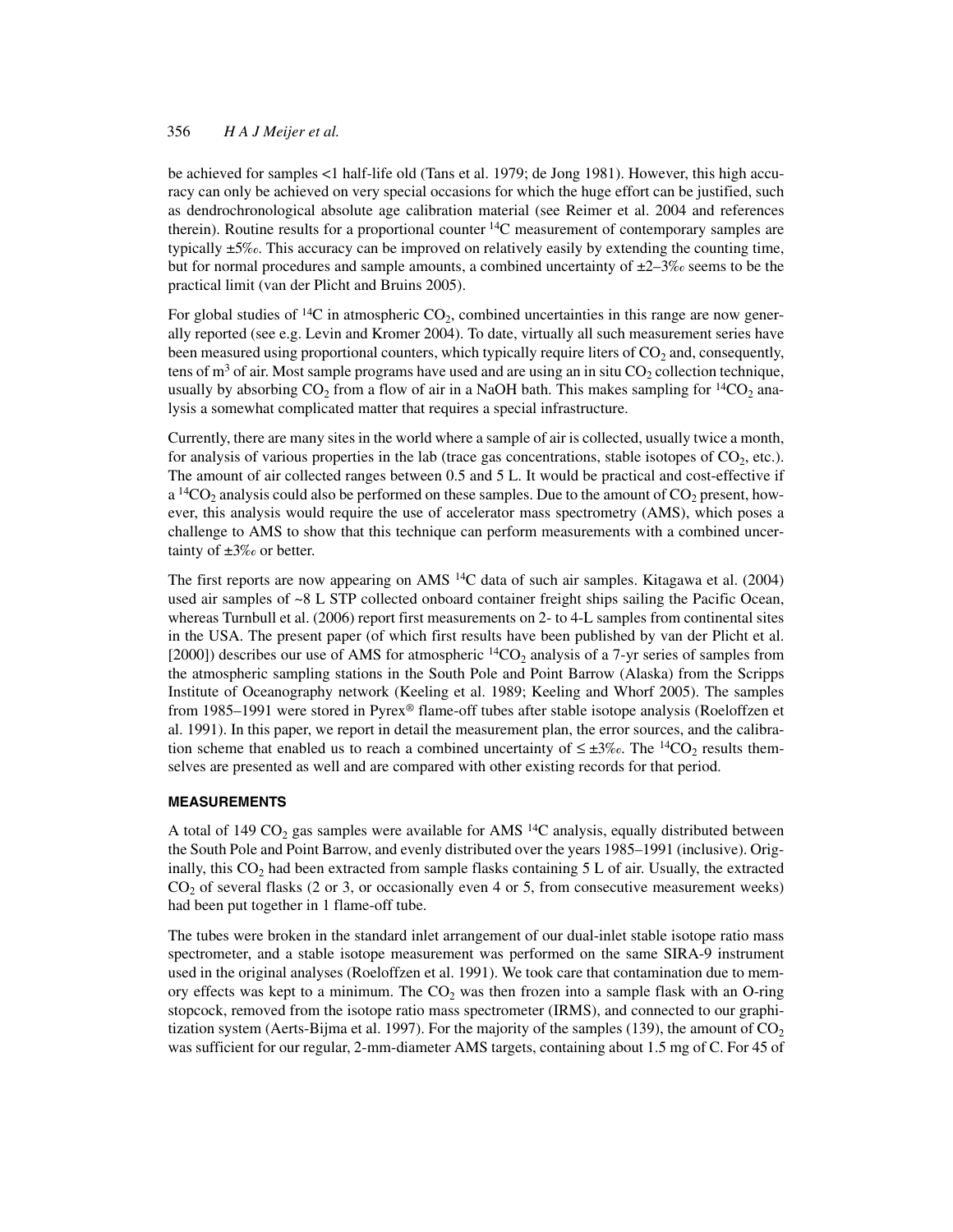these, even 2 targets could be produced from  $1 \text{ CO}_2$  flask; these cases will be referred to as "full duplos." In 10 cases, however, the amount of  $CO<sub>2</sub>$  was only sufficient for a reduced-size target ( $\phi$  1 mm), and the graphitization was performed on our special low-volume system. These samples originated from only 1 original 5-L flask.

For all samples, the amount of  $CO<sub>2</sub>$  gas and C were measured volumetrically and gravimetrically, respectively. On average, the final amounts of C corresponded well to the amounts expected from aliquots of 5 L of air at atmospheric pressure, although the spread was considerable. Target pressing was done according to our standard procedures, using our automatic target press (Aerts-Bijma et al. 1997). The complete procedure resulted in 194 targets, 10 of which were reduced in size.

The samples were organized into 6 different batches, one of them dedicated to the small samples. Care was taken to randomize the position of the samples such that no spurious trends could be introduced (e.g. by drifts of the AMS) into the atmospheric records. Also, the full duplos were randomly distributed.

Typically, a batch consisted of 40 samples, including 8 samples of the Ox1 calibration standard, 4 samples of the IAEA C6 (ANU sucrose) reference material, and 4 backgrounds (Rommenhöller  $CO<sub>2</sub>$  gas). The addition of 4 C6 standards was expected to be fruitful for 2 reasons: 1) Ox1 and C6 function as a "scale span" since all samples to be measured have  $14C$  activities between these 2 extremes; and 2) to serve as independent batch calibration check.

The material for these standards had been combusted in 1 large-scale combustion, using the sample combustion system of our conventional  $^{14}$ C laboratory. The CO<sub>2</sub> was kept in stainless steel cylinders. The individual standard samples were graphitized along with the atmospheric  $CO<sub>2</sub>$  samples for each specific batch to which they belonged, so that any (day-to-day) variability in the graphitization circumstances would be visible in the standards. The amount of  $CO<sub>2</sub>$  used was the same as for the samples. For the small samples, a smaller amount of  $CO<sub>2</sub>$  was used for the standards.

The batches were analyzed on the Groningen AMS, a 2.5MV Tandetron accelerator built by High Voltage Engineering Europa (van der Plicht et al. 2000). Each sample was analyzed following the standard procedure: 40-min analysis time consisting of 80 periods (blocks) of 30 s. Each block corresponds to a measurement on 1 sputter position of the Cs ion beam at the graphite surface. For each sample, we used 8 different sputter positions, for both the 2- and 1-mm diameter targets. During the total measurement time of 40 min, typically  $160,000$  <sup>14</sup>C counts were accumulated for Ox1 (and proportionally higher for IAEA-C6 and the samples).

After completion of a batch, a full remeasurement of the same batch was started, without removing the samples from the AMS ion source chamber. Only in the case of the 1-mm samples was reanalysis not possible due to the low amount of C. The results of this reanalysis will be referred to as "measurement duplos."

The total of 11 batches (5 of them being thus measurement duplos) were analyzed using our standard procedures. The Ox1 samples were used as a calibration standard for both  ${}^{14}C$  and  ${}^{13}C$ , i.e. the average value for the 8 samples in each batch was taken to represent the defined  $14C$  activity ratio <sup>14</sup>a<sup>0</sup><sub>Ox1N</sub> = 1.0398, corrected for isotope fractionation using  $\delta^{13}C = -19\%$ . The presence of 8 individual Ox1 samples enabled us, in principle, to observe any temporal drifts during the batch measurement. However, in none of the 11 batches was such a drift recognizable beyond the statistical errors. The 4 IAEA-C6 samples were treated as if they were "unknown" samples. The final results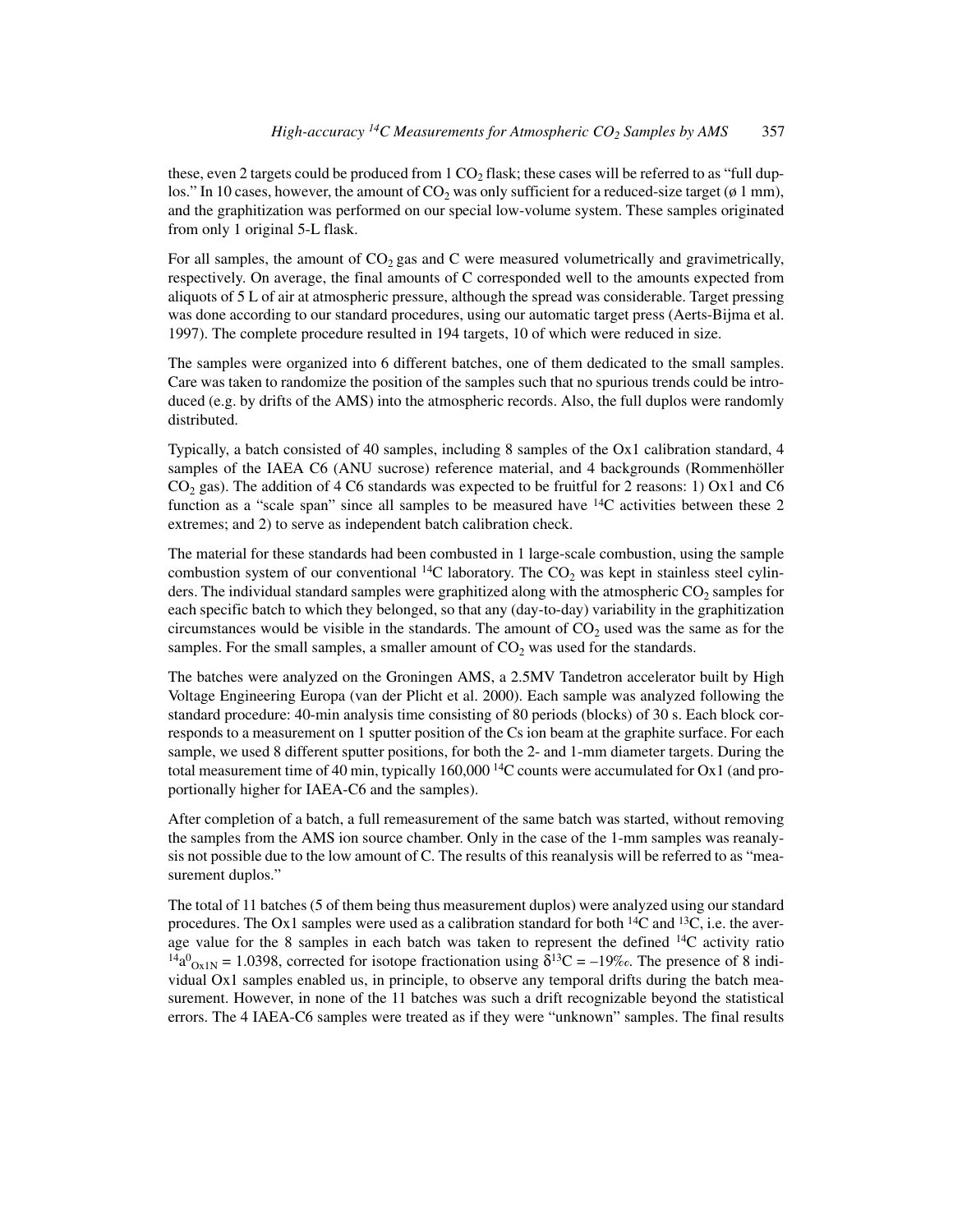for all samples are reported as isotope- and sample yr-corrected delta values, denoted  $^{14}\delta_\text{N}{}^\text{S}$  according to Mook and van der Plicht (1999), but more commonly as  $\Delta^{14}C$  (Stuiver and Polach 1977).

### **DATA ANALYSIS**

The complete set of measurements, including a total of 80 Ox1 and 40 C6 measurements, constitute a wealth of data. The high number of standards, the use of 2 different standards, the almost complete set of measurement duplos, and the 45 "full duplo" measurements allowed us to take a closer look at the performance of our AMS <sup>14</sup>C facility, as well as, of course, to produce the set of atmospheric measurements with the highest possible accuracy. More specifically, we investigated 2 aspects of the data that allowed for further improvement:  $\delta^{13}$ C corrections and calibration and quality checks.

### δ**13C Corrections**

All <sup>14</sup>C activities are corrected for isotope fractionation using their  $\delta^{13}$ C value relative to  $\delta^{13}$ C = –25‰ on the international VPDB scale (Mook and van der Plicht 1999). Apart from the more fundamental question of whether this fractionation correction is indeed fully applicable to atmospheric CO<sub>2</sub>, one can also raise the question of whether or not all  $\delta^{13}$ C variability one observes in the AMS measurements is caused by fractionation effects that indeed obey the mass-dependent fractionation rule:

$$
\frac{^{14}a}{^{14}a_N} = \left(\frac{^{13}R}{^{13}R_N}\right)^{\theta} \tag{1}
$$

in which <sup>14</sup>*a* and <sup>13</sup>*R* refer to the measured activity ratio and <sup>13</sup>C/<sup>12</sup>C ratio, respectively; <sup>14</sup>*a<sub>N</sub>* is the normalized <sup>14</sup>C activity; and <sup>13</sup> $R_N$  is the <sup>13</sup>C/<sup>12</sup>C ratio corresponding to  $\delta^{13}C = -25\%$  (Mook and van der Plicht 1999). The exponent  $\theta$  is by convention taken as 2.

Many of the fractionations that occur (such as those caused by incomplete graphitization and massdependent fractionation during the target sputtering process) can indeed successfully be corrected using Equation 1. However, it cannot be excluded that non-mass-dependent fractionation also occurs, or rather that the total AMS efficiency for <sup>13</sup>C varies in comparison to that of <sup>14</sup>C in a way not described by Equation 1. Finally, of course, random noise causes the  $\delta^{13}C$  values to scatter without any relation to the <sup>14</sup>C measurements. The fact that we can compare the AMS  $\delta^{13}$ C measurements to the original  $CO<sub>2</sub>$  gas IRMS measurements, as well as to their measurement duplo values, gives us a unique possibility to discriminate between these  $2 \delta^{13}$ C effects.

The fractionation caused by our graphitization systems has been investigated before (Aerts-Bijma et al. 1997). This investigation showed that our graphitization is in practice 100% efficient, and that residual fractionation effects are below 0.5‰. This implies that the majority of the difference between the IRMS and the AMS  $\delta^{13}$ C measurement must be due to fractionations or drifts occurring in the AMS system.

Figure 1 presents the  $\delta^{13}$ C values for one of the AMS batches. The figure shows both AMS  $\delta^{13}$ C results (for the initial measurement and the measurement duplo) as well as the IRMS measurements. From this plot, as well as from the data of the other batches, it is clear that the AMS measurement process itself is the cause of the frequent 13C deviations; the first and second measurement (measurement duplos) in the same batch, i.e. on the same graphite, show a considerable scatter, both with respect to each other and with respect to the IRMS measurement. The cases for which both AMS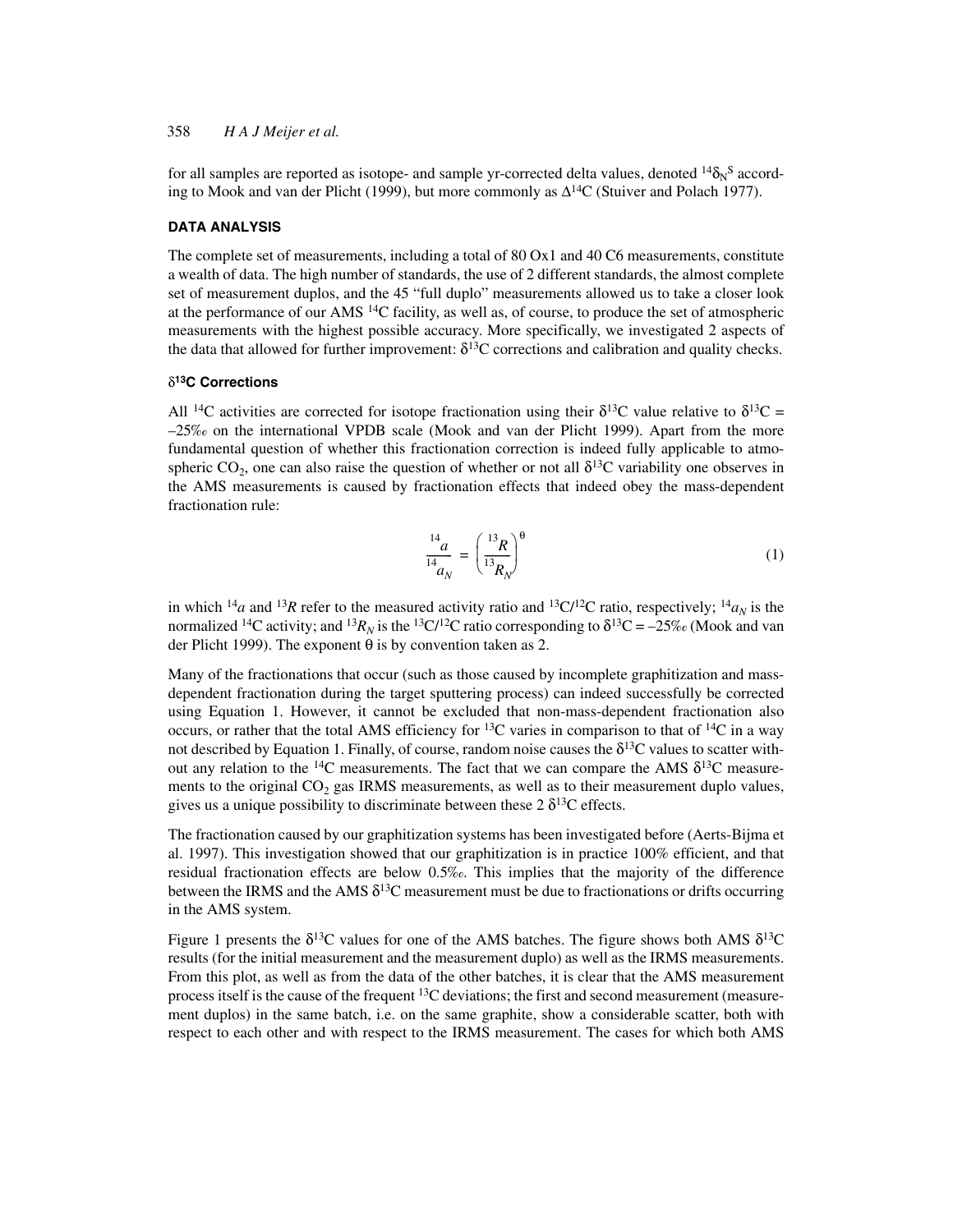measurements deviate from the IRMS measurement but agree with each other are rare (and apparently coincidental).



Figure 1  $\delta^{13}C$  values for one of the AMS batches. The figure shows both AMS  $\delta^{13}C$  results (for the initial measurement and the measurement duplo on the same targets) as well as the IRMS measurement. The AMS measurement process itself (probably mainly the sputtering process) is the largest cause of <sup>13</sup>C scatter. If the  $\delta^{13}$ C value for the AMS is outside the  $\pm 2\%$  band around the "true" (IRMS) value, this almost always coincides with bad target quality (low current and thus low count rates), and these measurements usually had to be discarded.

Since this project yields so many detailed measurements, we decided to investigate the  $\delta^{13}C_{AMS}$ -<sup>14</sup>a relation in detail. For the correction using the  $\delta^{13}C_{AMS}$  of each individual sample, we applied, according to convention, Equation 1 with  $\theta = 2$ . To investigate if this choice was optimal, we compared the scatter in individual  $14a$  values with individual  $\delta^{13}$ C values. This comparison, however, is only useful if we know the "true"  $14a<sub>N</sub>$  value for the material under consideration. This restricted our study to the 2 calibration/reference materials Ox1 and C6 that we used. If we linearize Equation 1, using a Taylor expansion to first order, we arrive at:

$$
\frac{^{14}a}{^{14}a_N} = \frac{1}{(0.975)^{\theta}} + \frac{\theta}{(0.975)^{\theta}} \delta^{13} C_{AMS}
$$
 (2)

in which the factor  $0.975 = (1-25\%)$  is the standard  $\delta^{13}C$  value; and  $^{14}a_N$  is the known  $\delta^{13}C$ -corrected activity for the material, which is 1.0398 for Ox1 and 1.5072 for C6 (see text below for this specific value). *N*

Fitting Equation 2 to the data yielded values for θ closely equal to 2 within the error bars. These fits, however, are not "fair" tests for the value of θ, nor for the validity of corrections according to Equation 1, since the  $^{14}a_N$  values themselves have been deduced using Equation 1 with  $\theta = 2$ , and these values influence the fit in a major way through the intercept.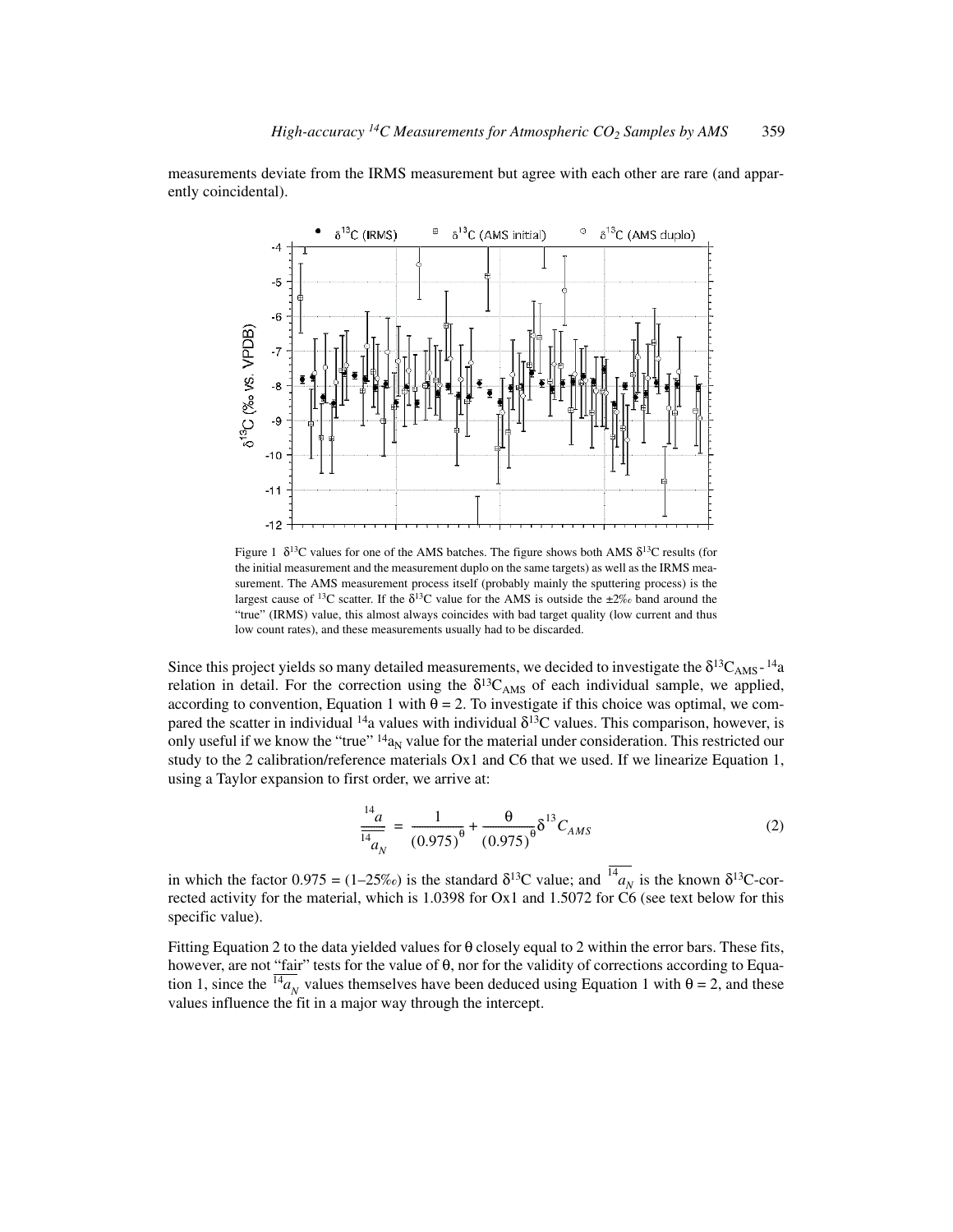A much better, independent way to test the  $14a- \delta^{13}C$  relation is to use the relation between the difference in  $\delta^{13}C_{AMS}$  values for the initial and duplo measurements ( $\Delta \delta^{13}C_{AMS}$ ) and the difference in <sup>14</sup>a  $(\Delta^{14}a)$ . This removes the intercept for Equation 2:

$$
\frac{\Delta^{14}a}{\frac{14}{a_N}} = \frac{\theta}{(0.975)^{\theta}} \Delta \delta^{13} C_{AMS}
$$
\n(3)

A fit using Equation 3 will now independently verify the validity of the  $\delta^{13}$ C-correction practice. Furthermore, the measured Ox1 and C6 can now be combined. The results are shown in Figure 2. We found  $\theta$  to equal 1.92  $\pm$  0.23. The correlation coefficient was 0.74, indicating that the standard deviation of the  $\Delta^{14}$ a, and thus of the <sup>14</sup>a themselves as well, will be lowered by about one-third<sup>3</sup> by applying Equation 1; in other words, the standard deviation of  $14a_N$  will be lower than that of  $14a$  by about one-third, thanks to the fractionation correction using  $\delta^{13}C_{AMS}$ .



Figure 2 Illustration of the investigation of the  $\delta^{13}C_{AMS}$  correction that is routinely applied. Shown is the relation between the difference in  $\delta^{13}C_{AMS}$  values for the initial and duplo measurements ( $\Delta \delta^{13}C_{AMS}$ ) and the difference in <sup>14</sup>a ( $\Delta^{14}$ a). The data points are for all Ox1 and C6 measurements in this project. The line is the fit to Equation 3, yielding  $\theta = 1.92 \pm 0.23$ . For further discussion, see text.

The slope is lower than the common value of 2, but not significantly. Theoretically, one would expect θ to be somewhat lower than 2 for most natural fractionation processes (see Mook and van der Plicht 1999), and the <sup>13</sup>C-<sup>14</sup>C relation is likely no exception to this rule. The present finding supports this view to some extent. If one would change the value of θ from 2 to, for example, 1.9, the value of C6 would become ~1.5‰ higher with respect to Ox1, and the atmospheric <sup>14</sup>CO<sub>2</sub> measurements would increase by that amount as well. Of course, before introducing such a major change, more evidence than presented here is needed.

<sup>3</sup>To be exact, the standard deviation after correction will be  $\sqrt{1-(0.74)^2}$ , 0.67 times the previous standard deviation.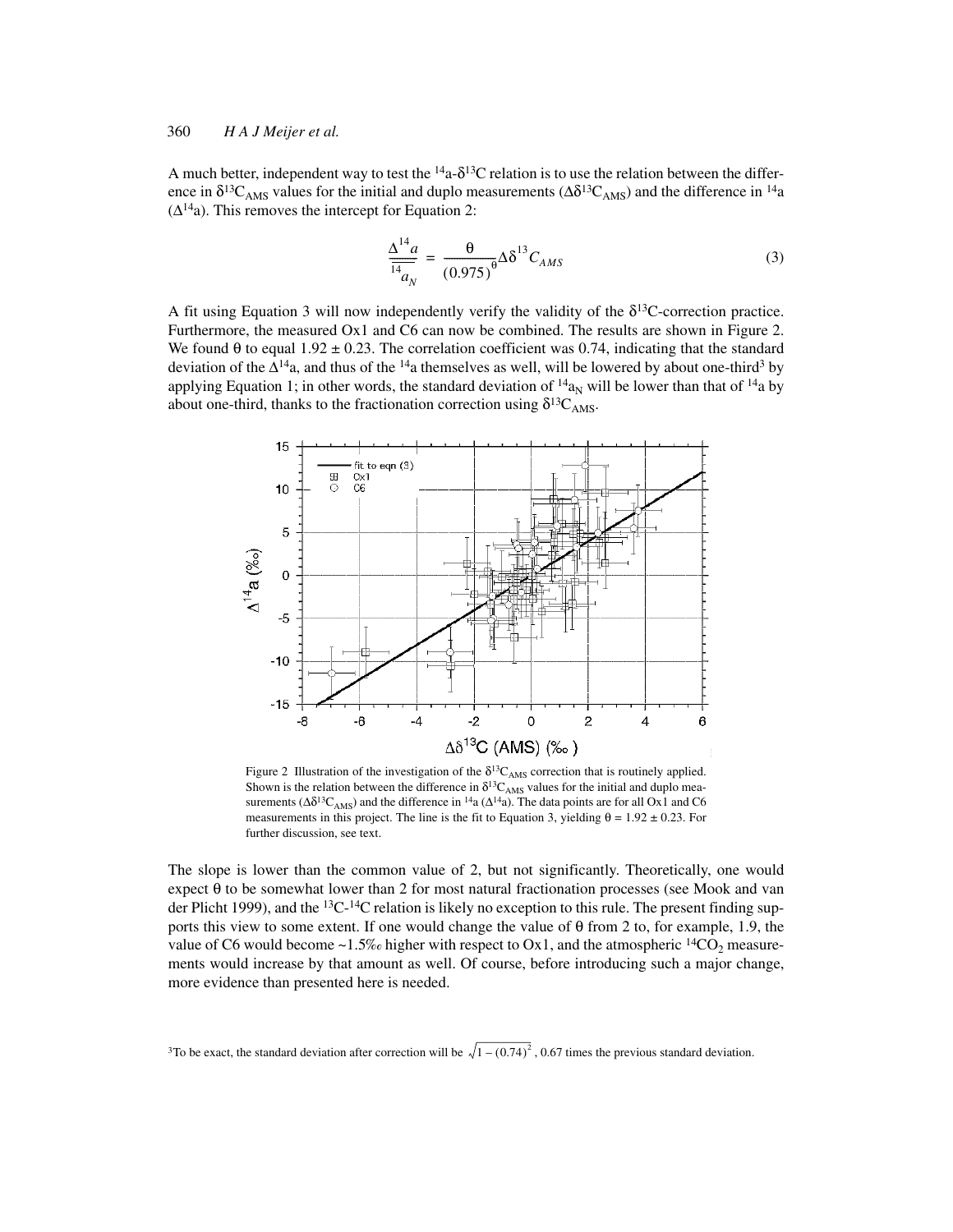Finally, we checked if the scatter of our  $^{14}a_N$  values is indeed lowered by ~33% using  $\delta^{13}C_{\text{AMS}}$  for fractionation correction using Equation 1. We could check this for the following cases:

- The standard deviation for the scatter of the 8 Ox1 measurements per batch without and with  $\delta^{13}C_{\text{AMS}}$  correction (<sup>14</sup>a and <sup>14</sup>a<sub>N</sub>) is on average 4.0 and 3.1‰, respectively. Similarly, for IAEA C6 the values are 7.9 and 5.2‰.
- The differences between the initial batches and their measurement duplos are considerably lower, and show considerably less scatter, for  $14a_N$  than for  $14a$ . The standard deviation for the <sup>14</sup>a difference between the initial batches and measurement duplos is  $\Delta^{14}a = 6.5\%$ , whereas for  $\Delta^{14}$ a<sub>N</sub> this has been lowered to 5.2‰.

The reduction of the standard deviation in the cases above thus fits reasonably well with our expectations.

The conclusion of this detailed look into the  $\delta^{13}C$  related matters is a fortunate one; the major part of the  $\delta^{13}C_{\text{AMS}}$  scatter can be effectively corrected using Equation 1, and thus the spread of the  $\delta^{13}C_{\text{AMS}}$  values has no significant contribution to the final error in  $^{14}a_{\text{N}}$ . On the contrary, using the individual  $\delta^{13}C_{AMS}$  measurements for fractionation correction (instead of e.g. the IRMS value) improves the final data quality significantly, as illustrated in Figure 2.

The combination of the initial measurement and measurement duplo for each batch, both of them with high counting statistics, proved very worthwhile. One of the remarkable effects visible only because of this methodology was the relation between  $\delta^{13}C_{AMS}$  and the <sup>13</sup>C current <sup>13</sup>I throughout the course of the measurement. This relation was clearly visible in the different signals between initial and measurement duplos, the  $\Delta \delta^{13}C_{\text{AMS}}$  and  $\Delta^{13}I$ , and also the  $\Delta^{14}a$ . As concluded above, the relation disappeared for  $\Delta^{14}a_N$ . Only in one batch, and only in the initial measurement, did we find that the gradual drift in  $\delta^{13}C_{\text{AMS}}$  values of 4‰ that related well with <sup>13</sup>I caused a sudden jump in <sup>14</sup>a. As this jump was documented in both the Ox1 and the C6 measurements and in the difference between initial and measurement duplos, we concluded that this effect must have been caused by a sudden change of the machine settings, and corrected the  $^{14}a_N$  values accordingly.

### **Calibration and Quality Checks**

Each of the batches contained 8 Ox1 calibration standards as well as 4 IAEA-C6 reference materials. Our normal calibration procedure would have been to scale the  $14a<sub>N</sub>$  values of the batch such that the average for the 8 Ox1 samples would be equal to 1.0398, according to the definition of the  $^{14}C$ scale.<sup>4</sup> In this case, however, the extra information provided by the C6 analyses is put to fruitful use. Instead of calibrating each batch using the batch-averaged value for  $Ox1$ , we calibrated such that only the average value for Ox1 over the whole set of batches is equal to 1.0398, but allowed for variability between the batches. This variability was used so that the combined error-weighted spread of average Ox1 and C6 values over the batches was minimized. Figure 3 illustrates the procedure. The open symbols show the average values (plus the combined uncertainty in the mean) for Ox1 and C6 per batch for the "standard" case, in which we would define the average values for Ox1 to be 1.0398 for each batch individually. Whereas the Ox1 averages are obviously identical for all batches, the C6 results show a spread that is larger than expected based on the error bars. Of course, this is not the most likely situation (in terms of probability); rather, the spread around the average values is shared between the Ox1 and C6 samples, in an error-weighted way. This is illustrated by the full symbols

<sup>&</sup>lt;sup>4</sup>In fact, this value is equal to  $[(1-25\%)/(1-19\%)]^2/0.95 = 1.0397947...$  if we define the  $\delta^{13}C$  of Ox1 to be = -19‰ (see Mook and van der Plicht 1999: Equation 6 and following).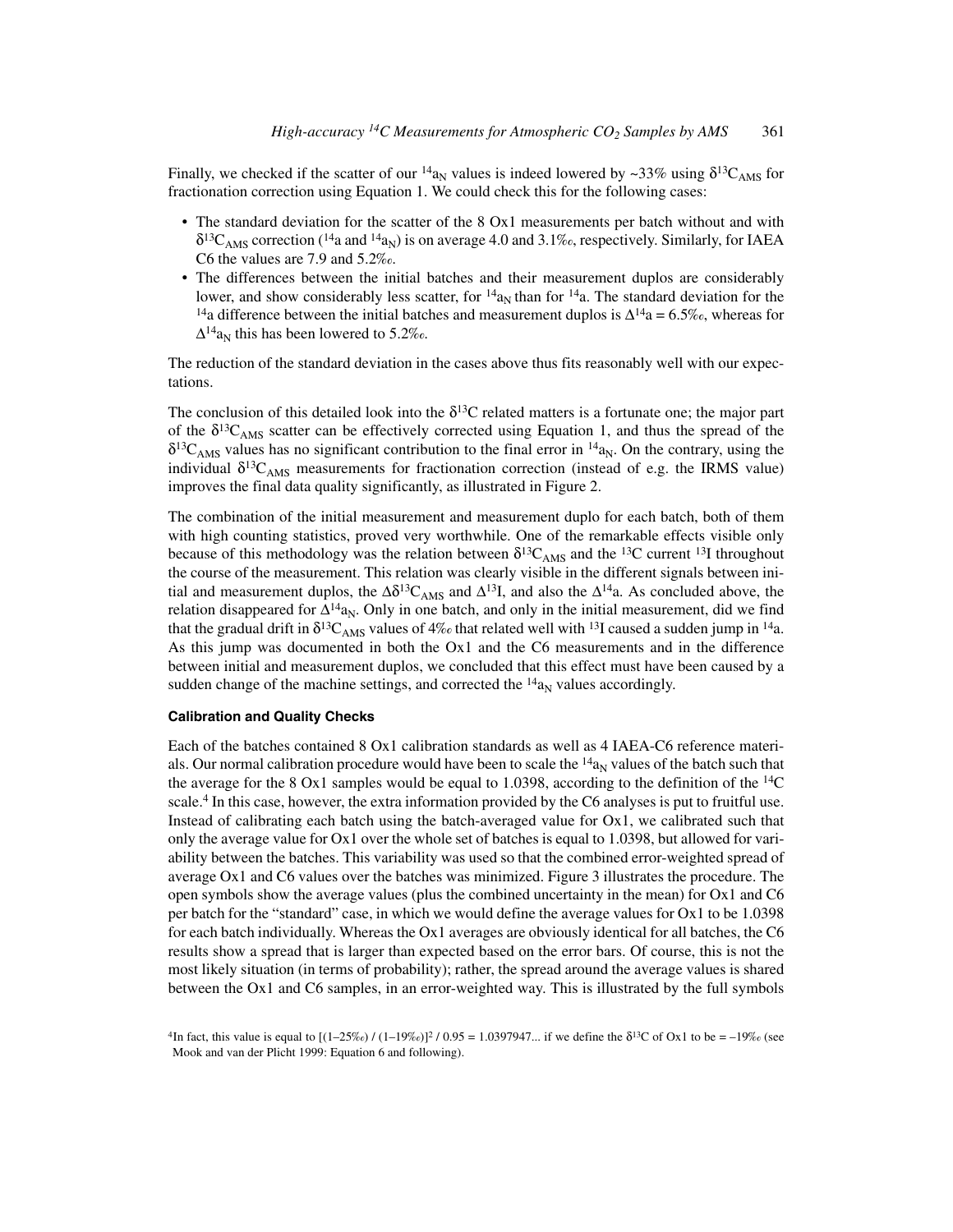in Figure 3. The remaining spread of both Ox1 and C6 is now in accordance with expectations based on their error bars. The difference between the standard calibration and the present recalibration is between 1.5 and –1.5‰ for all batches. Of course, this procedure depends crucially on the uncertainty estimates of the individual measurements. We used the combined uncertainty that is calculated for each measurement by our routine data evaluation program. The combined uncertainty is then the quadratic addition of several uncertainties:

- 1. The statistical Poisson error;
- 2. The standard deviation of the background measurements in the batch;
- 3. The uncertainty in the corrected  $14a_N$  due to the standard deviation of the  $\delta^{13}C$  of the Ox1 samples in the batch, and finally;
- 4. The standard deviation of the Ox1 samples in the batch.

As a whole, the combined uncertainty calculated in this way is an overestimation, as sources 1 and 3 influence sources 2 and 4. Our experience (e.g. in ring tests, or "self-check" remeasurements) with this combined uncertainty estimate shows that it is indeed an overestimation, but not by much. In the present recalibration exercise, where the specific ratio of combined uncertainties between C6 and Ox1 matters, it serves its goal well. Although we tried the recalibration procedure using other estimates of combined uncertainty, no alternative did really improve the data compared to our default.



Figure 3 Illustration of the recalibration procedure performed in this work. The *x* axis contains the 11 different batches (5 of which are duplos, that is, a full reanalysis of the same samples), and the 2 *y* axes show the average <sup>14</sup>C activity ( $^{14}$ a<sub>N</sub>), with the combined uncertainty in the mean, of the Ox1 samples (left) and the C6 (right). The open symbols show the situation in which calibration has been performed by defining the average Ox1 value per batch to be ≡ 1.0398. The filled symbols show our recalibration result, in which we kept only the total average of Ox1 over all batches to be  $\equiv$  1.0398, but allowed for variability between the batches. This variability was used such that the combined error-weighted spread of average Ox1 and C6 values over the batches was minimized. In this way, the total likelihood of the batch calibration is increased—indicated by the reduced spread of the batch-average C6 results—at the cost of introducing a small spread in the Ox1 values.

To check whether the data indeed benefit from this recalibration procedure, we first compared the differences between the measurement duplos. Figure 4 shows the histograms of the measurement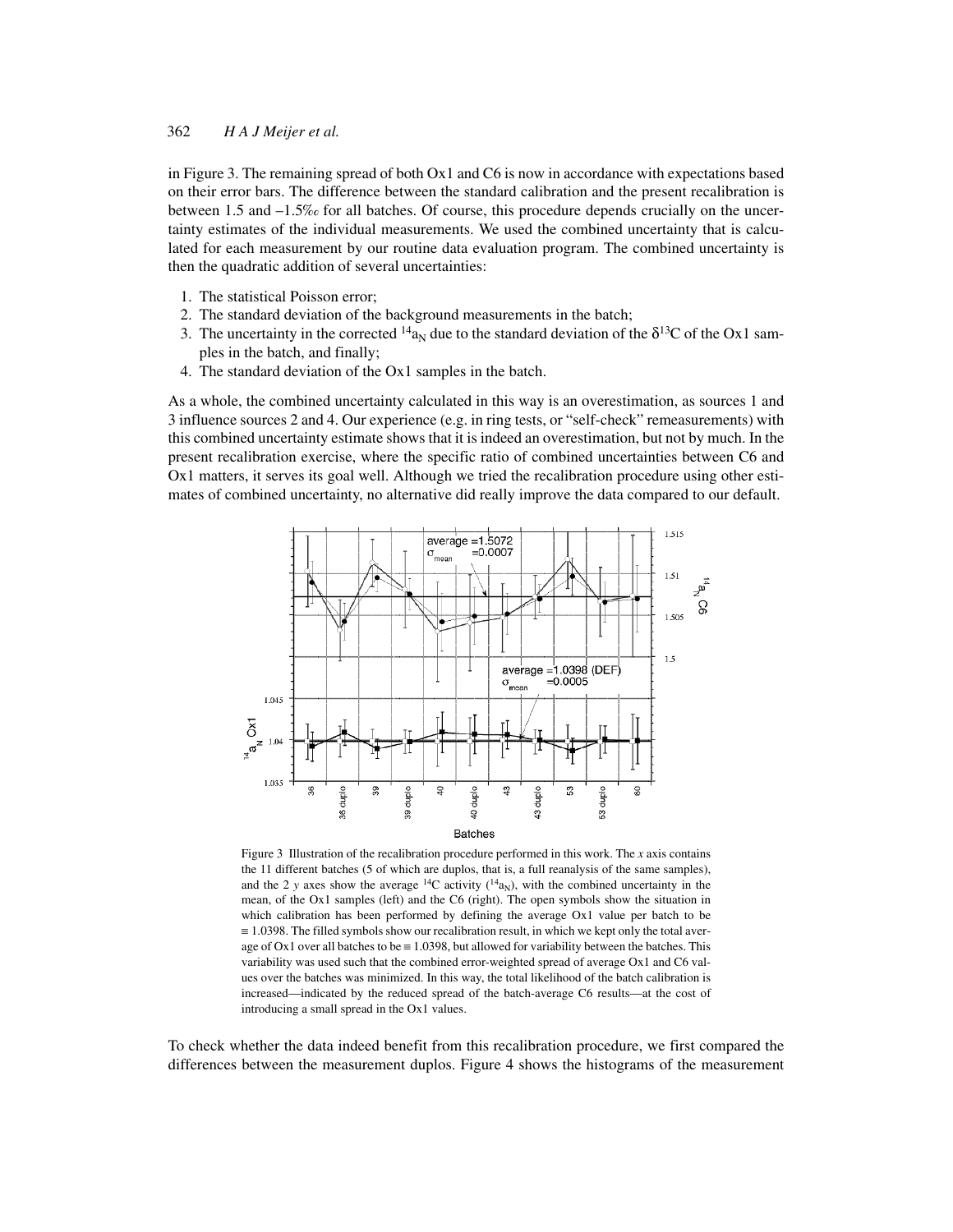duplo differences (excluding the Ox1 and C6 samples) of batch 36, both before (a) and after (b) the recalibration. Whereas before the recalibration there existed a significant bias between batch 36 and its duplo of 2.4‰, this bias disappeared after the recalibration. Figure 5 shows the average duplo differences for all 5 batches before (gray bars) and after (black bars) recalibration. All averages are based on 35–40 differences, leading to an error in the mean of slightly below 1‰. The recalibration led to a mostly significantly improved agreement. The right-most column in Figure 5 shows the results for all batches combined. Before recalibration, this value is  $-1.0 \pm 0.4\%$  (the error in the mean); after recalibration it shrinks down to  $-0.3 \pm 0.4\%$ .



Figure 4 The histograms of the measurement duplo differences (excluding the Ox1 and C6 samples) of batch 36, both before (a) and after (b) the recalibration. See text for further details.

Comparison of the full duplo differences before and after the recalibration provides an even more stringent test. Using this full duplo information, we can compare 5 combinations of batches, along with their measurement duplos, forming a total of 31 (there were an additional 12 full duplos within the batches). Due to the much smaller numbers, however, the results for the average full duplo differences are necessarily less significant. As a whole, the full duplos do not show any bias between the batches, neither before nor after recalibration. The recalibration does, however, decrease the spread of the full duplo differences, and thus improves the total accuracy of the results.

For producing our final results, we obviously use the average values of the initial and measurement duplo measurements. Thanks to the procedures followed, with a complete set of measurement duplos and a considerable number of full duplos, we have ample information for a reliable estimate of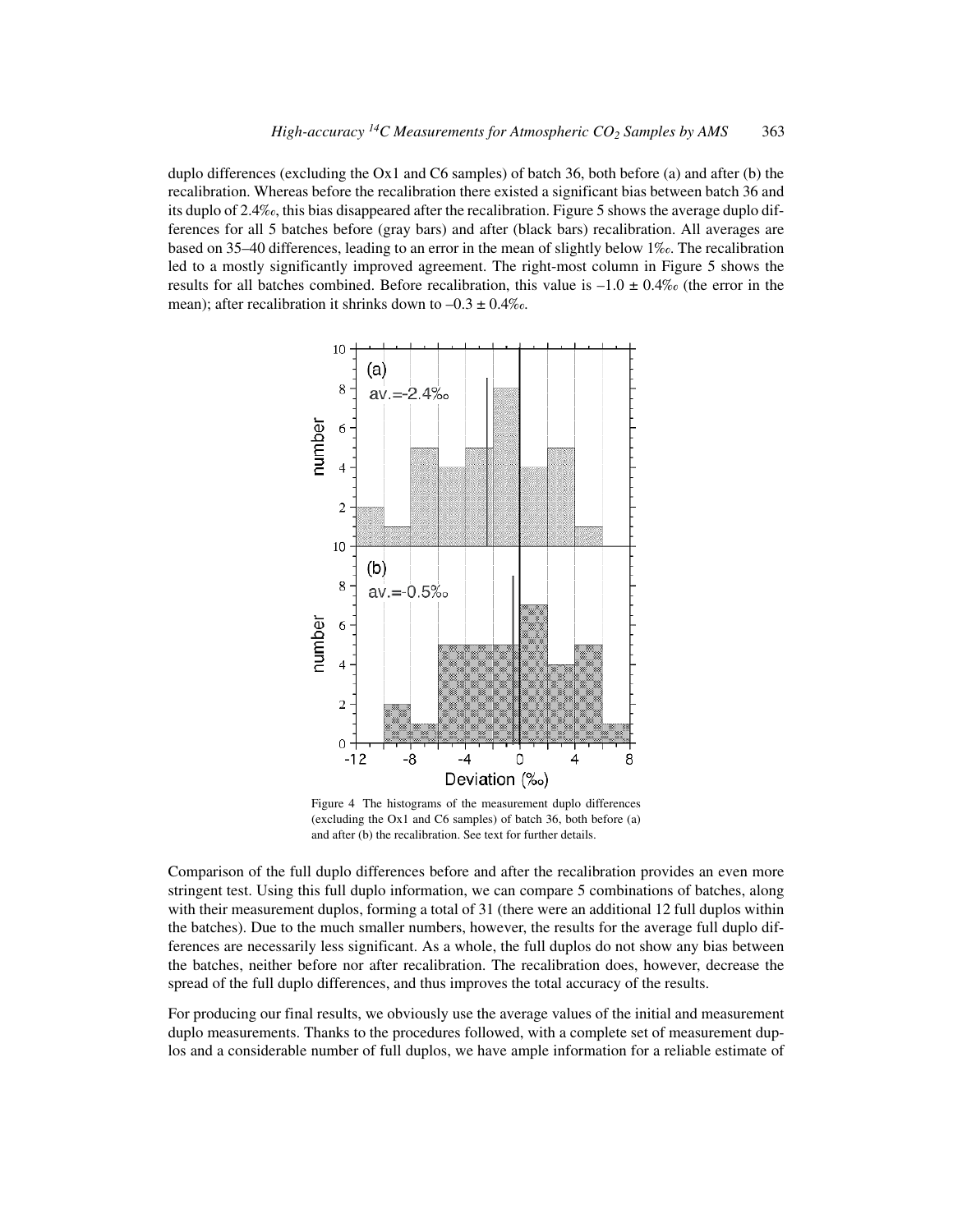

Figure 5 The average duplo differences for all 5 batches before (gray bars) and after (black bars) recalibration. All averages are based on 35–40 differences, leading to an error in the mean of slightly below 1‰. The recalibration led to a mostly significantly improved agreement. The right-most column shows the results for all batches combined. Before recalibration, this value is  $-1.0 \pm 0.4\%$  (the error in the mean); after recalibration the value shrinks down to  $-0.3 \pm 0.4\%$ .

the combined uncertainty of our final measurement results. Table 1 shows the standard deviations that we achieve, both before and after recalibration, and with and without using the average of initial and measurement duplos. Both the measurement duplo procedure and the recalibration worked out positively on the data quality. The improvement (before recalibration) from single to average measurement is not only thanks to the doubling of the number of counts, but also because other errors of a random nature average out. It is thus more rewarding to fully remeasure and independently reanalyze a batch of samples (and average only the final results) than to merely double the measurement time. Also, the recalibration process, or rather the extension of the calibration basis per batch from only Ox1 to Ox1 and C6 combined, appeared to be fruitful. Although it did not remove the largest error source, it improves the data quality significantly because the chance of having systematic biases in the data decreases once more. The effect of the recalibration is illustrated best in the decrease of the C6 standard deviation, at the cost of a slight increase of the standard deviation in Ox1. Based on the numbers in Table 1, our best estimate for the combined uncertainty in a single measurement, for which we take the standard deviation in our data, is  $\pm 2.9\%$ . This number is based on the full duplo differences, as indicated in Table 1. As such, it can be regarded as indeed a reliable number for the combined uncertainty. The calibration uncertainty of  $\pm 0.9\%$  (based on the standard deviation values for Ox1 and C6 in Table 1, and the number of these samples per batch) and the counting statistics of about  $\pm 1.7\%$  (an average of 350,000 counts per sample for initial and duplo combined) still make a significant, although not the major, contribution to this number. One might argue that the combined uncertainty claimed here is only the within-laboratory uncertainty and that intercomparison with other laboratories might reveal large(r) discrepancies due to, for example, systematic differences in calibration procedures (including sample preparation). As we will see in the Results section, for global  $^{14}CO_2$  work, with its rather small gradients, the combination of data from different laboratories indeed requires intercomparibility at almost the sub-‰ level, and eventual differences at this level are too subtle to be detected in the several large 14C intercomparison exercises that have been performed (Boaretto et al. 2002). These issues need to be addressed separately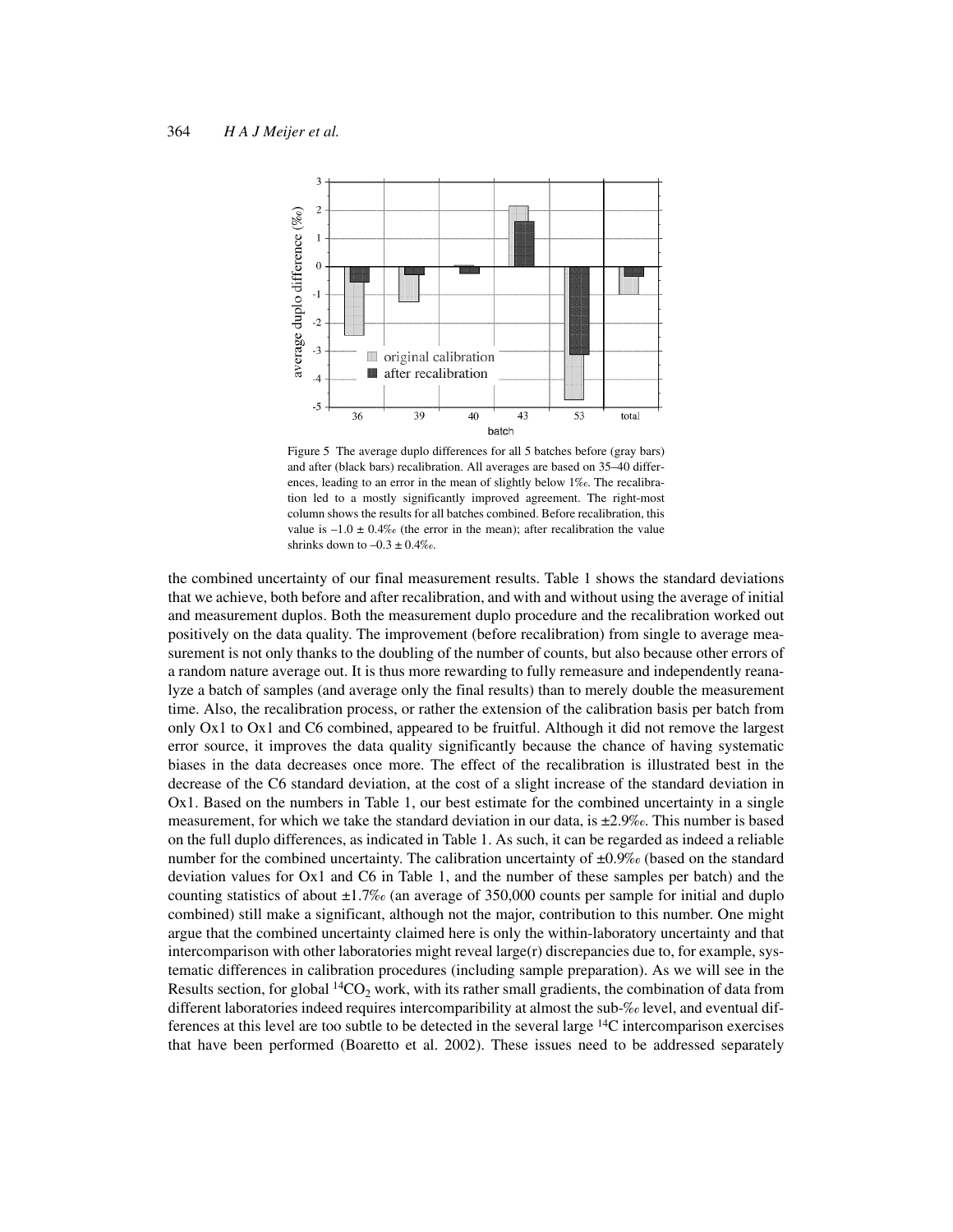through small-scale intercomparison exercises. One such exercise, among the laboratories of Kraków, Heidelberg, and Groningen, is currently underway.

Table 1 The combined uncertainties, expressed as standard deviations, illustrating the averaging effect of the measurement duplos (odd vs. even rows), and the effect of the recalibration (left vs. right column of σs). The standard deviations have been determined using the average differences between the full duplos for the appropriate situations. The averaging leads to a larger gain in accuracy than the recalibration, but this procedure involves the doubling of the available 14C counts. In fact, the decrease in  $\sigma$  is less than the expected:  $\sqrt{2}$  if  $\sigma$  were only caused by Poisson statistics (which is obviously not the case). In spite of the relatively low gain in combined statistics, we think the recalibration process is worthwhile, as it decreases the chances for systematic (calibration) deviations, thereby making our claimed combined uncertainty more reliable.

| Sample type                     | $\sigma$ , initial | $\sigma$ , after recalibration |
|---------------------------------|--------------------|--------------------------------|
| full duplo, single measurement  | 3.9                | 3.7                            |
| full duplo, average measurement | 3.0                | 2.9                            |
| $Ox1$ , single measurement      | 3.1                | 3.1                            |
| Ox1, average measurement        | 2.0                | 2.1                            |
| IAEA-C6, single measurement     | 5.2                | 4.6                            |
| IAEA-C6, average measurement    | 4.6                | 4.3                            |

Thanks to the many samples of IAEA-C6 that have been analyzed alongside Ox1 samples, we also obtained a new, accurate determination of the activity of IAEA-C6; its average value amounts to  $1.5072 \pm 0.0007$ , slightly higher than the consensus value of  $1.5061 \pm 0.0011$  (Rozanski et al. 1992). More results on C6, and also on Ox2, are shown in Table 3 (discussed below).

### **RESULTS AND DISCUSSION**

#### **Results of the Present Analyses**

The results for  ${}^{14}CO_2$  records of atmospheric samples from the South Pole and Point Barrow give the final evidence about the success of our effort. Figure 6 shows the results for both records. The general structure of the curves is in accordance with expectations, as the general behavior of  $^{14}CO_2$ in air in this period is well known from other sources (Manning et al. 1990; Levin et al. 1992; Meijer et al. 1994; see also "Trends" Web site, http://cdiac.esd.ornl.gov/trends/trends.htm). Also shown are the fits to the data points, being the superposition of a "loess" trend fit with a response time of almost 2 yr (Cleveland 1979) and a single- (South Pole) or double- (Point Barrow) harmonic fit with their amplitude and phase as fit parameters. The upper part of the plots (scale to the right) in Figure 6 shows the residuals from the fits. The standard deviation of these residuals is 3.5‰. This number is larger than the combined uncertainty due to the measurement itself (2.9‰, see Table 1), but obviously this 3.5‰ includes natural variability as well. Thus, we conclude that our goals of performing accurate AMS measurements have been achieved. However, if one would compute the natural variability in the signal by subtracting quadratically the measurement uncertainty of 2.9‰ from the total standard deviation of 3.5‰, one would get to 2.0‰. Although this computation is perhaps naïve, it points out that an even lower measurement uncertainty would still significantly improve the quality of the records. It is also remarkable and fortunate that the grab-sample nature of the present records does not introduce additional natural random variability. Apparently, the sites are remote enough, the  $^{14}$ C signal well-mixed enough, and, of course, the occurring isotope fractionation effects are corrected out of the signal. This encourages the use of flask sampling networks for  ${}^{14}CO_2$  analysis.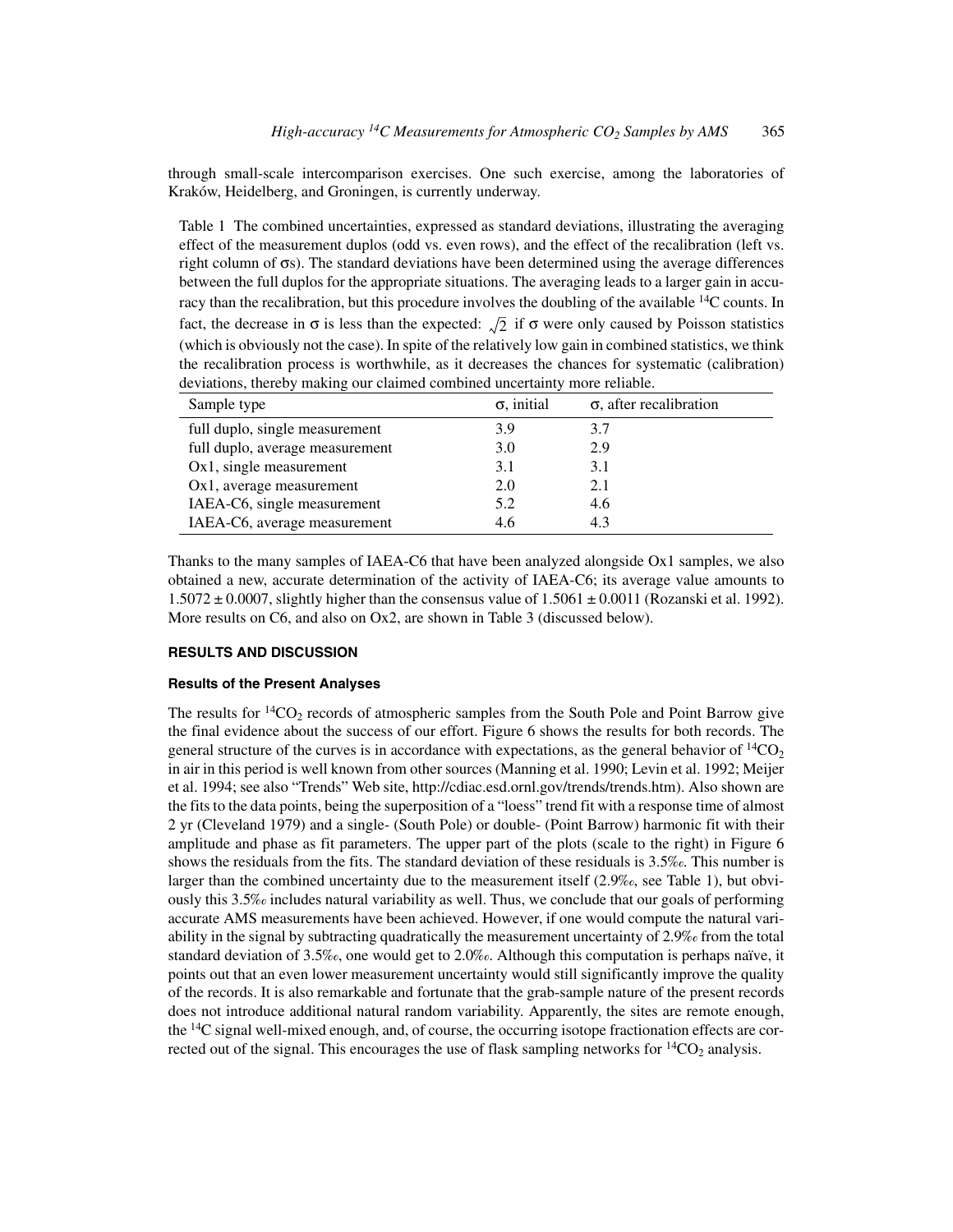

Figure 6 ∆14C signal for Point Barrow (a) and South Pole (b). See text for details.

Figure 7 shows the data, detrended and brought together irrespective of the specific year, along with the harmonic fit. This representation illustrates the significance of the harmonic fit, even in the case of the South Pole record, more visibly than does Figure 6.

#### **Comparison to Other Records**

The present <sup>14</sup>CO<sub>2</sub> records contribute to the global set of <sup>14</sup>CO<sub>2</sub> data that exists thanks to the (in part ongoing) work of several research groups (Nydal and Lövseth 1983; Levin et al. 1992; Manning et al. 1990; Meijer et al. 1994). The 2 records presented here form the northernmost and the southernmost extension to this global data set. Table 2 lists the main characteristics of our new and other available  $14CO_2$  records from the same time interval. All of the other stations active at that time produced monthly (sometimes biweekly) mean data from atmospheric  $CO<sub>2</sub>$  absorbed in NaOH, measured with proportional gas counters.

During the period of our records, the atmospheric  ${}^{14}CO_2$  level was still elevated due to the nuclear bomb tests of the 1960s, but the stratosphere no longer carried a surplus of  $^{14}CO_2$ . Ongoing exchange with the ocean still led to a continuous exponential decrease of the atmospheric  ${}^{14}CO_2$ concentration. All records under consideration in Table 2 show this phenomenon. For the interval 1985–1991, this exponential decay is, to a good approximation, linear, and the average slopes of the curves are all near –10‰/yr. Alternatively, exponential fits to the data points yield decay times of between 16.6 and 17.0 yr, in good agreement with the general picture from longer records.

Even more interesting is the detailed comparison of the available records. To this end, we collected the  $^{14}CO<sub>2</sub>$  data from the electronic and paper sources available and performed the same fit procedures to these records as we did with our own data.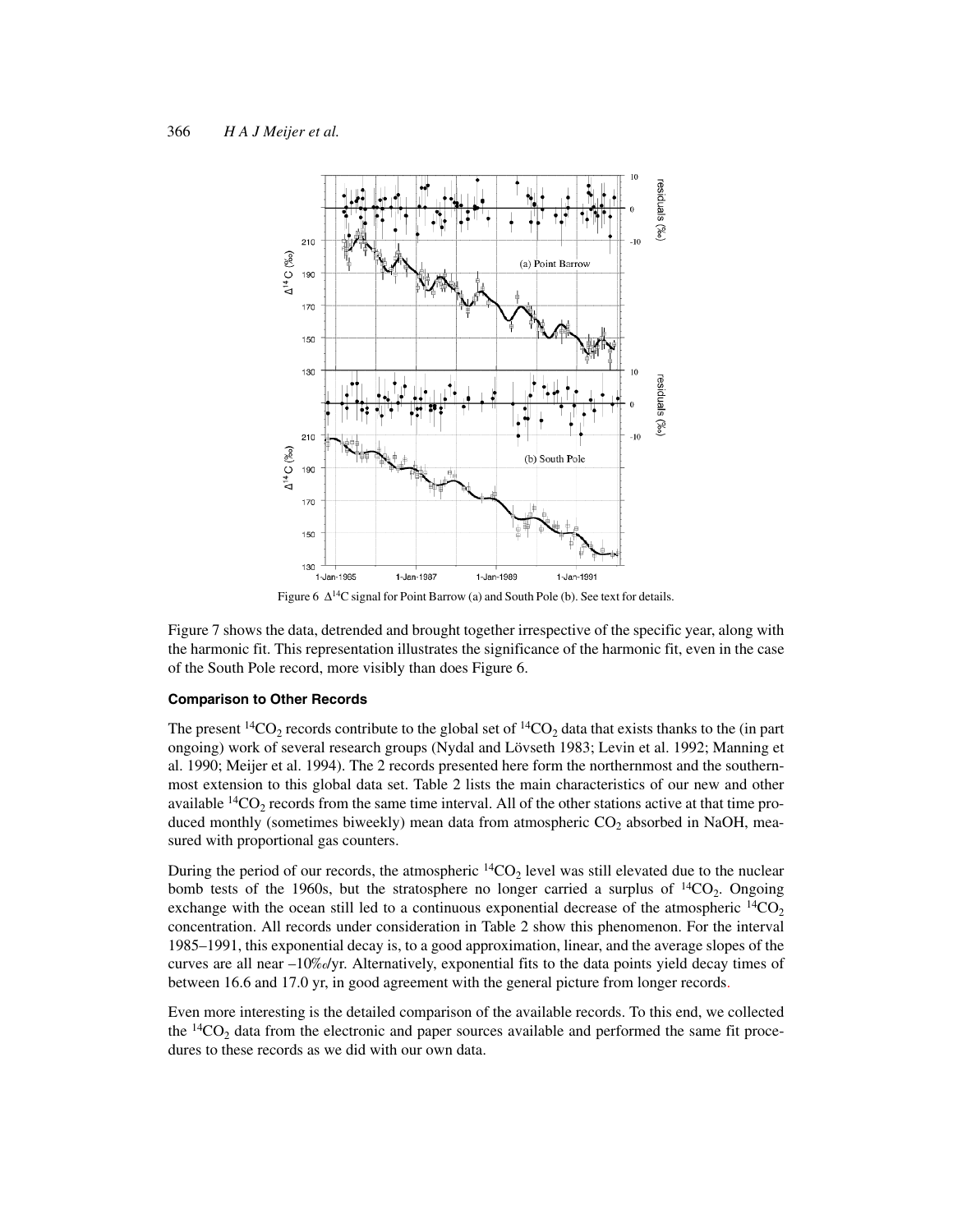

Figure 7 The detrended  $\Delta^{14}C$  data for Point Barrow (a) and South Pole (b), brought together irrespective of the specific year, along with the harmonic fits. The Point Barrow fit consists of 2 harmonic functions, with periods of 1 yr and half a year, respectively; South Pole is fitted with only one 1-yr period harmonic. The phases and amplitudes of the harmonics serve as fit parameters (see Table 2).

Figure 8a shows the average levels for the stations considered during 1987 and 1989. This figure is an extension of a similar figure for the same period presented by Levin at al. (1992). The error bars shown are our estimate for the combined uncertainty  $(\pm 1.5\%)$ , including both the variability of the record and calibration uncertainty. Our Point Barrow data point agrees well with the existing Fruholmen information, but the Fruholmen site might have been slightly affected by European fossil fuel (compare Randerson et al. 2002). Three of the stations are high-altitude (shown in gray and connected with the dashed line) and thus basically probe the free troposphere. The Jungfraujoch and South Pole data agree well with each other for both years; Izaña was higher than those 2 in 1987, but not in 1989. With the South Pole information now available, the influence of the 14C-depleted Southern Ocean south of 60°S (Levin et al. 1992; Levin and Hesshaimer 2000; Randerson et al. 2002) is beautifully demonstrated by the Neumayer-South Pole difference.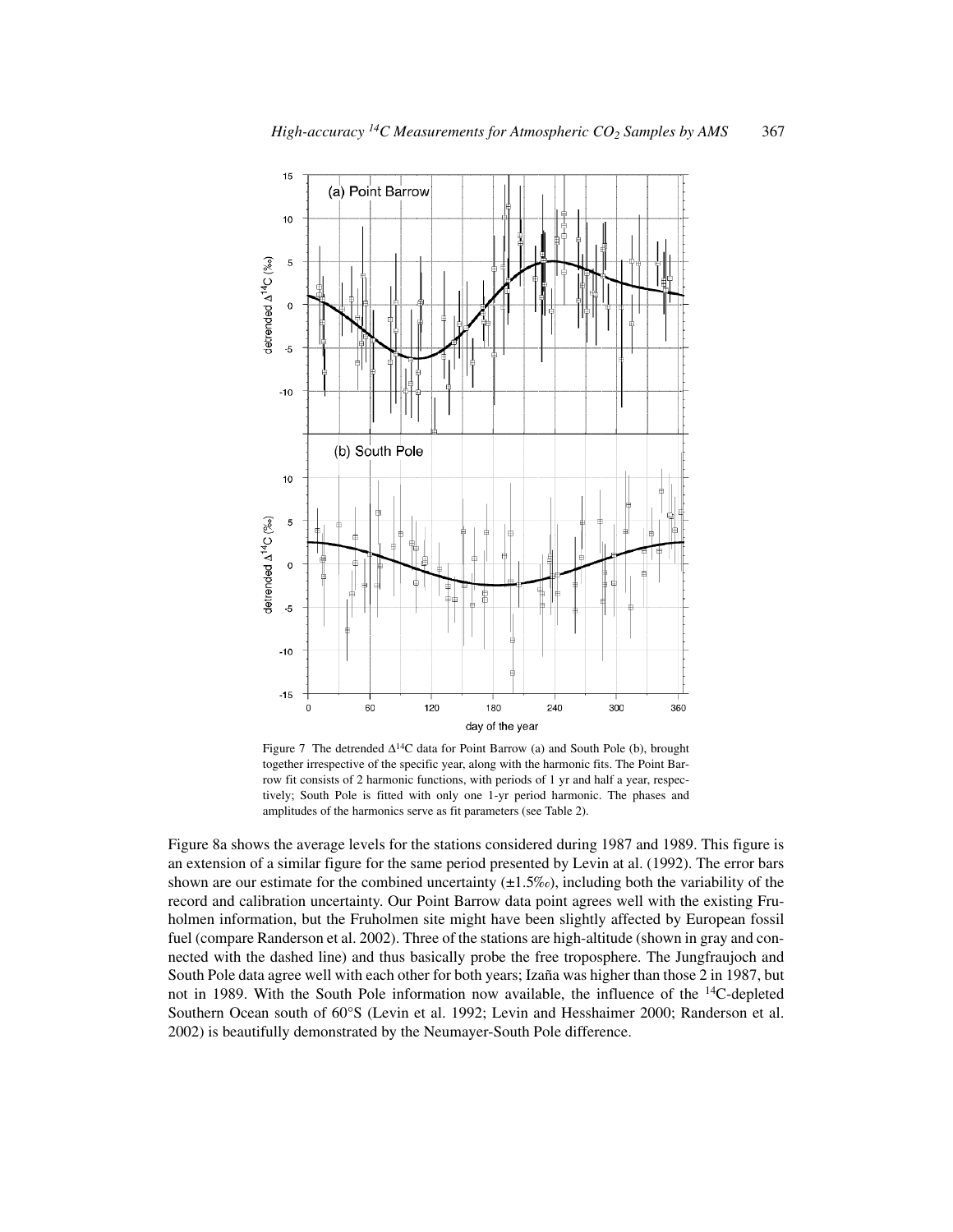Table 2 Comparison of the main features of the Point Barrow and South Pole records with those of other stations that were active in the same 1985–1991 period (Izaña until mid-1990, Neumayer digitized plot data available until 1990, Jungfraujoch started mid-1986, Wellington data used until 1991). Data are given as  $\Delta^{14}C$ . All data sets have been reprocessed following the identical fit procedures used for Point Barrow and South Pole. The combined uncertainty in the average 1987 and 1989 levels is likely to be mostly dependent on the calibration accuracy of the laboratories involved (our estimate of  $\pm 1.5\%$  is shown as error bars in Figure 8a). The seasonal cycle has been fitted with either a single 1-yr harmonic with free phase and amplitude, or with 2 harmonics (1 yr and half a year) if the fit improved significantly. This only occurred for Point Barrow and (with less significance) for Fruholmen.

| Station                    | Coord.                                      | Alt.<br>(m asl) | Average<br>1987<br>level<br>$(\%o)$ | Average<br>1989<br>level<br>$(\%o)$ | Seasonal<br>peak-through<br>$(\%o)$ | Seasonal<br>maximum<br>date | Seasonal<br>minimum<br>date           | Ref <sup>a</sup> |
|----------------------------|---------------------------------------------|-----------------|-------------------------------------|-------------------------------------|-------------------------------------|-----------------------------|---------------------------------------|------------------|
| Point Barrow<br><b>PTB</b> | $71.3^{\circ}N$ .<br>$156.5^{\circ}$ W      | 11              | 183.6                               | 165.3                               | $12.0 \pm 1.5$                      | Aug $23 \pm 7$ d            | Apr $17 \pm 5$ d                      | this<br>work     |
| Fruholmen<br><b>FRU</b>    | $71.1^{\circ}$ N.<br>$24.0^{\circ}E$        | 70              | 182.1                               | 160.9                               | $12.5 \pm 2.2$                      |                             | Aug $21 \pm 12$ d Mar $27 \pm 12$ d b |                  |
| Jungfraujoch<br>JFJ        | $46.5^\circ$ N.<br>$7.7^{\circ}E$           | 3450            | 181.2                               | 162.5                               | $6.4 \pm 0.6$                       | Sep $7 \pm 6$ d             | Mar $8 \pm 6$ d                       | $\mathbf{c}$     |
| Izaña<br><b>IZN</b>        | $28.4^{\circ}N$ .<br>$16.1^{\circ}W$        | 2376            | 185.0                               | 162.7                               | $6.6 \pm 1.6$                       | Jul $4 \pm 14$ d            | Jan $3 \pm 14$ d                      | <sub>b</sub>     |
| Wellington<br>WEL          | $41.3\text{°S}$ .<br>$174.8$ <sup>o</sup> E | " $low"$        | 181.9                               | 165.0                               | not<br>significant                  |                             |                                       | d                |
| Neumayer<br><b>NEU</b>     | $70.6\textdegree$ S.<br>$8.3\textdegree W$  | 16              | 175.4                               | 155.5                               | $1.8 \pm 1.1$                       | Apr $8 \pm 35$ d            | Oct $8 \pm 35$ d                      | a, e             |
| South Pole<br><b>SPO</b>   | $90.0^\circ$ S                              | 2810            | 181.9                               | 161.5                               | $5.0 \pm 1.2$                       | Jan $1 \pm 13$ d            | Jul $2 \pm 13$ d                      | this<br>work     |

aReferences: a) Levin et al. 1992; b) Meijer et al. 1994; c) Levin and Kromer 2004; d) Manning et al. 1990 + *Trends*; e) Levin, personal communication.

This powerful influence on the atmospheric  $\frac{14CO_2}{14CO_2}$  content through CO<sub>2</sub> exchange with the Southern Ocean is also visible in the seasonal cycle of the Neumayer station, as is shown in Figure 8b. The seasonal patterns in this figure are shown relative to the mean 1987 level of the South Pole. Neumayer shows the Southern Hemisphere phase, "dictated" by the periodicity of stratospheric input, known from the older parts of the Wellington data set (Manning et al. 1990) but shifted towards later in the year by about 2 months. This effect, together with its small amplitude, is a direct measure, both in magnitude and periodicity, for the exchange with the Southern Ocean.

Point Barrow and Fruholmen agree very well, both in their amplitude and in their phase, which is typical for stratospheric input into the Northern Hemisphere (see e.g. the earlier part of the Fruholmen curve in Meijer at al. [1994]). According to Randerson et al. (2002), about half the amplitude of the Fruholmen seasonal cycle is caused by fossil fuel in this period, while for Point Barrow the oceanic influence is more important.

The 3 high-altitude stations all show about the same (smaller) seasonal amplitude (see Table 2). The phase of Jungfraujoch matches those of Fruholmen and Point Barrow, but that of Izaña peaks considerably earlier, resembling the tropical latitude of the site. The phase of the South Pole is surprising, showing its maximum around January 1st. To our knowledge, such a phase (or the opposite in the high Northern latitudes) has not been observed before. This phase puts a new and stringent constraint on model efforts like the one from Randerson et al. (2002).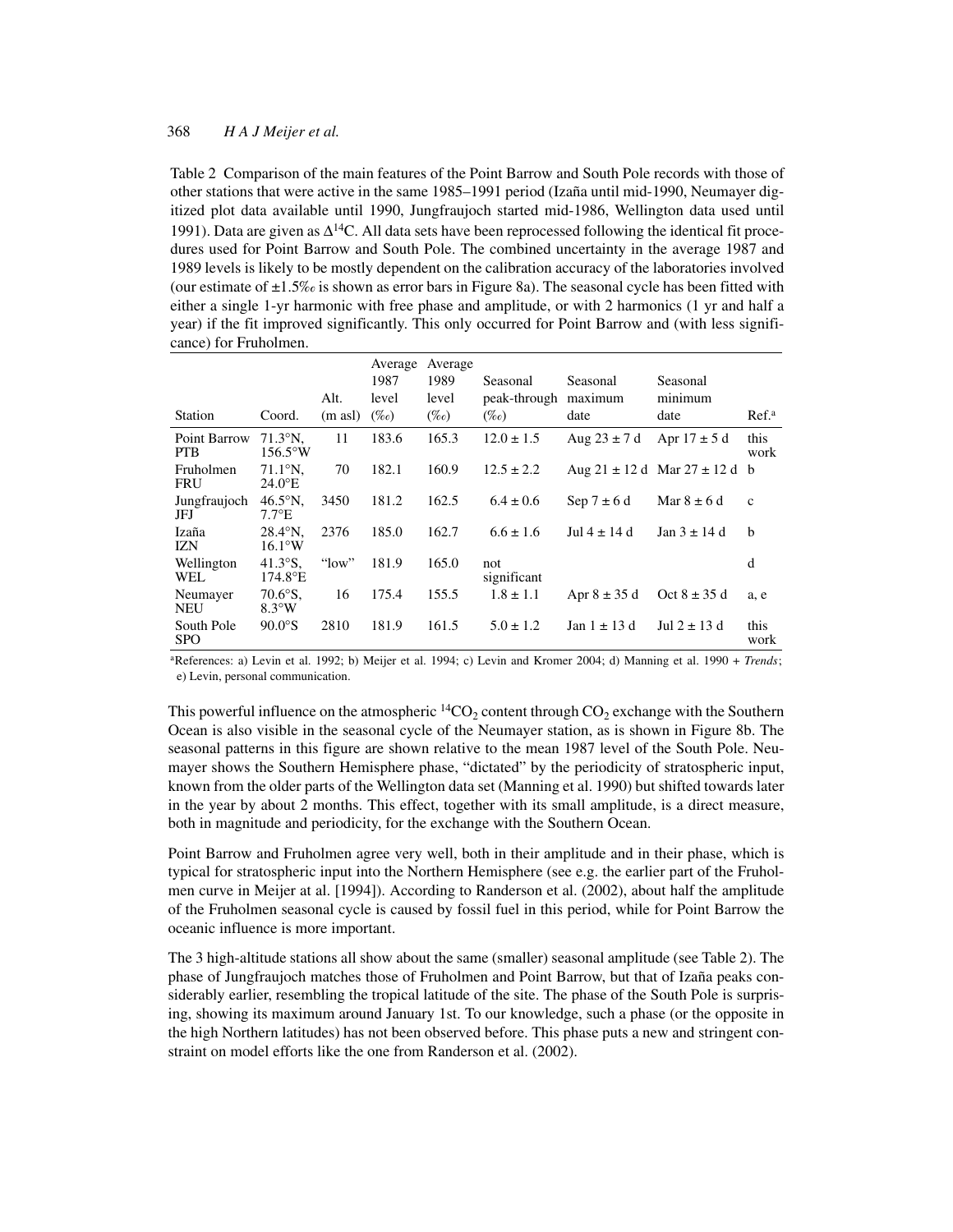

Figure 8 Comparison between the 2 stations presented in this work and a number of stations that were in operation during the same time interval (see Table 2). a) The average 1987 and 1989 levels. The 3 high-altitude stations are shown in gray and connected with the dashed line. The most remarkable feature is the difference between our new South Pole record and that of the Neumayer station (Levin et al. 1992) caused by the influence on the latter by the  ${}^{14}CO_2$ depleted Southern Ocean south of 60°S. b) The fitted seasonal patterns, shown relative to the mean 1987 level of the South Pole. The markers in the lines are for identification purposes only. The differences and similarities in amplitudes and phases are discussed in the text.

Regarding the information presented in Table 2 and Figure 8, we can conclude that both stations, but especially the South Pole, will contribute new and valuable information to the existing  $\frac{14CO_2}{14}$  data set. This extra information can be fruitfully put to use in global modeling efforts, such as those by Levin and Hesshaimer (2000) and Randerson et al. (2002), for carbon cycle research. In particular, the South Pole-Neumayer difference will put a stringent extra constraint on the Southern Hemisphere oceanic exchange. Therefore, it is very unfortunate that the collection of  $CO<sub>2</sub>$  from these 2 stations for  $\rm{^{14}CO_2}$  analysis could not be continued for the time after 1991. After a few years, however, 14C-directed sampling and analysis for these 2 stations has recommenced (Heather Graven, personal communication).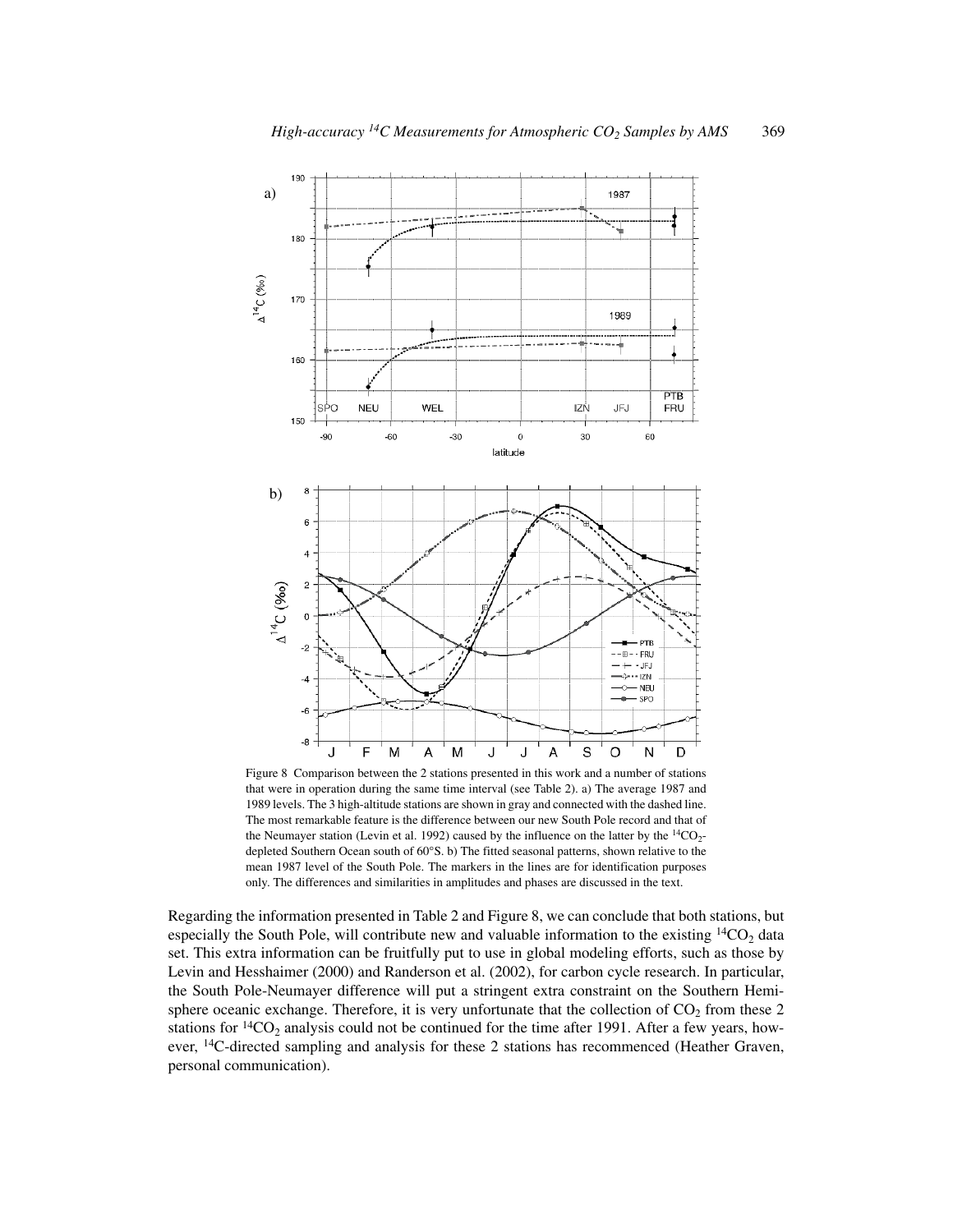# **CONCLUSIONS AND OUTLOOK**

We have demonstrated that by using AMS it is possible to make high-quality measurements with a combined uncertainty of  $\leq 3\%$ . We also illustrated that this task is by no means trivial. Our procedure of measurement duplos, i.e. analyzing samples twice in 2 fully independent measurement batches, appeared to be fruitful; AMS drifts and variability become more recognizable and are averaged out. Furthermore, our exercise yielded additional data on matters such as fractionation correction.

One obvious further improvement would be to increase the counting statistics. As the Poisson error  $(-1.7\% \text{ or } \text{c}$  in our case) still contributes significantly, collecting more <sup>14</sup>C counts would be a straightforward way to decrease the final combined uncertainty. However, if this has to be achieved by merely analyzing for a longer period, the effect of improved statistics could be impaired by more system variability; increasing the yield of the AMS would be the best way. In our case, we have realized some 30% improvement since the time of these measurements, and a further increase by about the same amount is still feasible. Other AMS installations have even better perspectives in this regard (Turnbull et al. 2006; H Graven, J C Turnbull, personal communication, 2005). A further improvement is position-dependent  $\delta^{13}$ C correction. We sputter our targets on 8 different positions, and usually there is some position-dependent  $\delta^{13}C$  pattern visible. In the data analysis used thus far (also for the measurements presented here), we used the average  $\delta^{13}$ C value for the whole target to perform the  $\delta^{13}$ C correction for the total <sup>14</sup>C signal. In our newest approach, implemented after—and in part thanks to—the analyses for this paper, we treat a target as the sum of 8 different sub-targets, each with its own  $\delta^{13}$ C value. Only the corrected  $^{14}a_N$  are finally averaged. Although for good-quality targets, the differences between our former and new methods are minimal; this new correction is yet another step towards the highest possible accuracy. Moreover, it is principally more correct, and might reveal even more insight into the  $\delta^{13}C^{-14}$ a relation than could be extracted from the present data.

Following the general practice of atmospheric trace gas measurements, it would be logical to monitor the sample preparation route by co-analyzing  ${}^{14}CO_2$  from cylinder air (the local reference). Such a whole-air reference gives direct insight into reproducibility and would directly show contamination, if present. Still, we deem such a local reference not too important, since sample preparation variability mostly only results in isotope fractionation, which is corrected for anyway.

In the quest to achieve a lower combined uncertainty ( $\leq 3\%$ ), there are also obstacles of a more principal character. At present, the relative  $^{14}C$  scale is defined using just 1 calibration material (Ox1, but in practice Ox2 for many years). Experience in the stable isotope field (Coplen et al. 2006; Gonfiantini 1984), however, has taught that the interlaboratory consistency benefits very much from the definition of (at least) 1 other calibration material. Although from a principle point of view this is unnecessary and even unwanted (it implies in fact a redefinition of the ‰ on the  $14C$  scale), the practical advantages outweigh the disadvantages. The additional benefit from the definition of such a span calibration is that also the AMS  $^{13}C$  scale would from then on be spanned by 2 calibration points. The handling of the  $(AMS)^{13}C$  signal in general deserves more attention, as does the more principal question of whether or not the  $^{13}$ C normalization towards  $-25\%$  (vs. VPDB) is in fact appropriate for atmospheric  $CO<sub>2</sub>$ .

Such a span calibration seems at first sight less important for the more classical applications of  ${}^{14}C$ (such as archaeology). One could, however, limit this new scale agreement to atmospheric  ${}^{14}CO_2$ measurements only, since here the highest accuracy demands apply. It would be an interesting effort to reevaluate the large intercomparisons of the recent past (Boaretto et al. 2002; Scott 2003) by "testdefining" a span calibration and specifically consider the interlaboratory agreement. Of course, such a principal matter requires international agreement, for which the IAEA consultants' group on <sup>14</sup>C reference materials (Rozanski et al. 1992) is the most appropriate forum. In this paper, we used the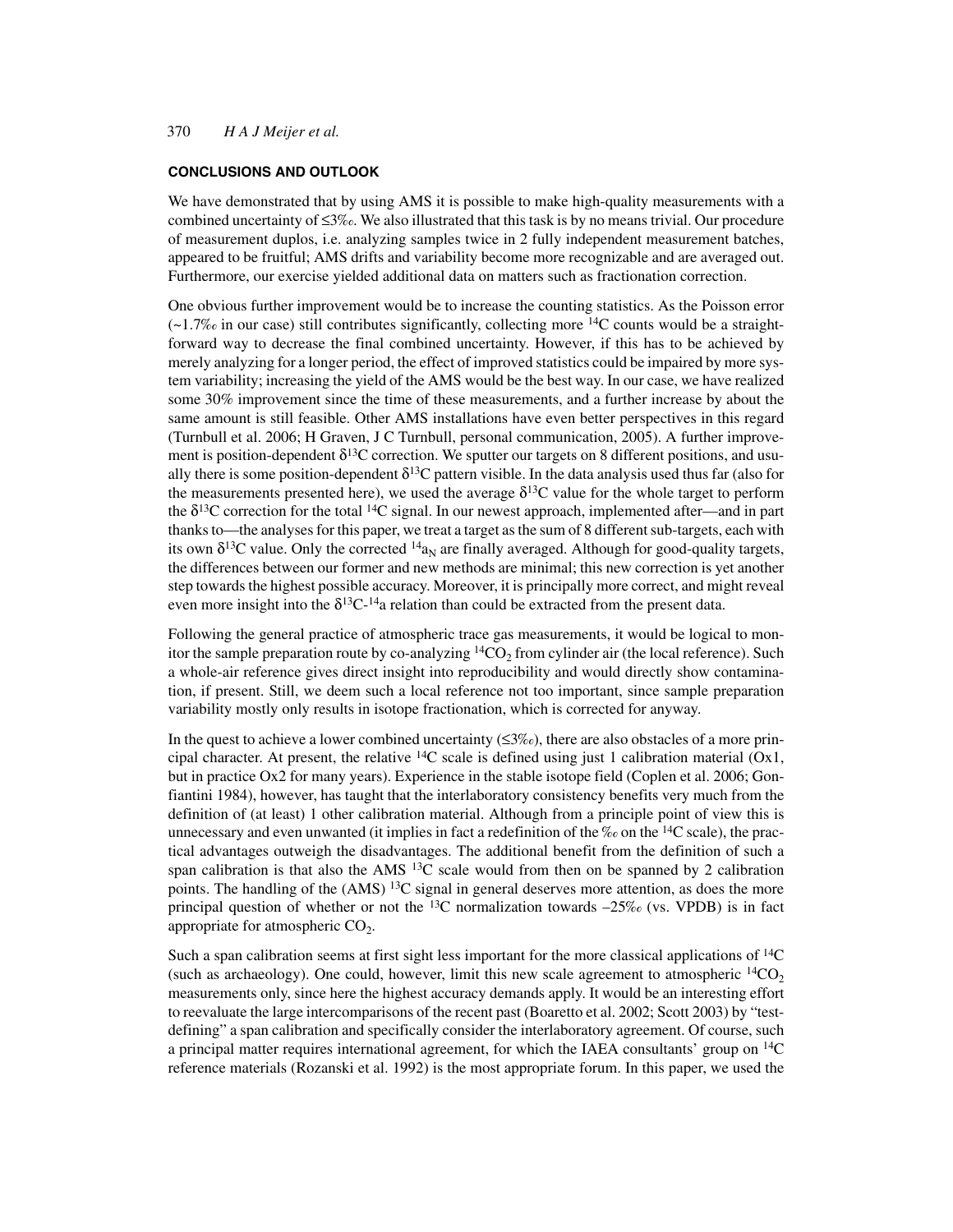present 1-point scale definition. In addition to this, however, we present the values that we have found for the IAEA C6 reference material, which would be our potential "span candidate." Table 3 shows our best results for IAEA C6 compared to the consensus values, as well as the average result of measurements for many years from our proportional counters. As we were in the fortunate position that we had a large enough batch of the original Ox1 still available to serve as calibration material for this and other exercises, we can also present our long-term results for Ox2 (that we co-measure with Ox1 and C6), which is the calibration material that officially replaced Ox1. Clearly, the differences between the results are partially significant and indicate once more the usefulness of a span scale. When the consensus values for Ox2 and C6 were established, they had been measured exclusively by proportional counters, and it might be that these installations have a small systematic bias (caused by e.g. sample-to-sample memory in the counters or increased dead time for these "super active" materials) compared to AMS.

Table 3 Our best results for IAEA C6 from the work in this paper compared to the consensus values, as well as to the average result over many years from our proportional counters. Also, our long-term results for Ox2 (that we have co-measured for some time with Ox1 and C6) are shown. See text for details.

| Material | $\delta^{13}C$ (vs. VPDB)               | $^{14}a_N$ AMS | $^{14}a_N$ PGC | $^{14}a_N$ consensus        |
|----------|-----------------------------------------|----------------|----------------|-----------------------------|
| Ox1      | $-19\%$ <sub>0</sub> (DEF) <sup>a</sup> |                |                | $1.0398$ (DEF) <sup>a</sup> |
| Ox2      | $-17.6\%$ <sub>c</sub> a                | 1.3427(11)     | 1.3410(8)      | 1.3406(11) <sup>a</sup>     |
| IAEA C6  | $-10.45\%$ <sub>o</sub> b               | 1.5072(7)      | 1.5035(5)      | $1.5061(11)^c$              |
|          |                                         |                |                |                             |

aMook and van der Plicht 1999 and references therein. bCoplen et al. 2006. cRozanski et al. 1992.

We have demonstrated that the AMS technique is now mature enough to also serve those fields with high-accuracy demands, most notably atmospheric  $CO<sub>2</sub>$ . This clears the way for more records of atmospheric  ${}^{14}CO_2$  from ongoing flask sampling networks, without the burden of installing special (NaOH) sample collection instruments on site, as has been necessary thus far. The first reports on these types of measurements have emerged (Kitagawa et al. 2004; Turnbull et al. 2006) and no doubt will be followed by many more. The data will be made available through the "Trends" program of the Carbon Dioxide Information Analysis Center (CDIAC) (cdiac.ornl.gov/trends/trends.htm).

# **ACKNOWLEDGMENTS**

This work is a spin-off of the long-term cooperation (1976–1992) between the CIO and the Carbon Dioxide Research Group of the Scripps Institute of Oceanography (La Jolla), led by the late C D Keeling. We owe him and his coworkers over the years—for this project in particular, Mrs Alane Bollenbacher—our gratitude for the great cooperation during this time and after. We acknowledge the former chairman of the CIO, W G Mook, for this cooperation as well. The technical staff of the CIO involved in this project, H G Jansen, A Th Aerts, D van Zonneveld, F Gehbru, T F Dijkstra, S Wijma, and H A Been, are thanked for their skillful operation and their extra care for this project.

#### **REFERENCES**

- Aerts-Bijma ATh, Meijer HAJ, van der Plicht J. 1997. AMS sample handling in Groningen. *Nuclear Instruments and Methods in Physics Research B* 123:221–5.
- Boaretto E, Bryant C, Carmi I, Cook G, Gulliksen S, Harkness D, Heinemeier J, McClure J, McGee E, Naysmith P, Possnert G, Scott M, van der Plicht H, Van Strydonck M. 2002. Summary findings of the Fourth International

Radiocarbon Intercomparison (FIRI) (1998–2001). *Journal of Quaternary Science* 17(7):633–7.

- Cleveland WS. 1979. Robust locally weighted regression and smoothing scatterplots. *Journal of the American Statistical Association* 74:829–36.
- Coplen TB, Brand WA, Gehre M, Gröning M, Meijer HAJ, Toman B, Verkouteren RM. 2006. New guide-